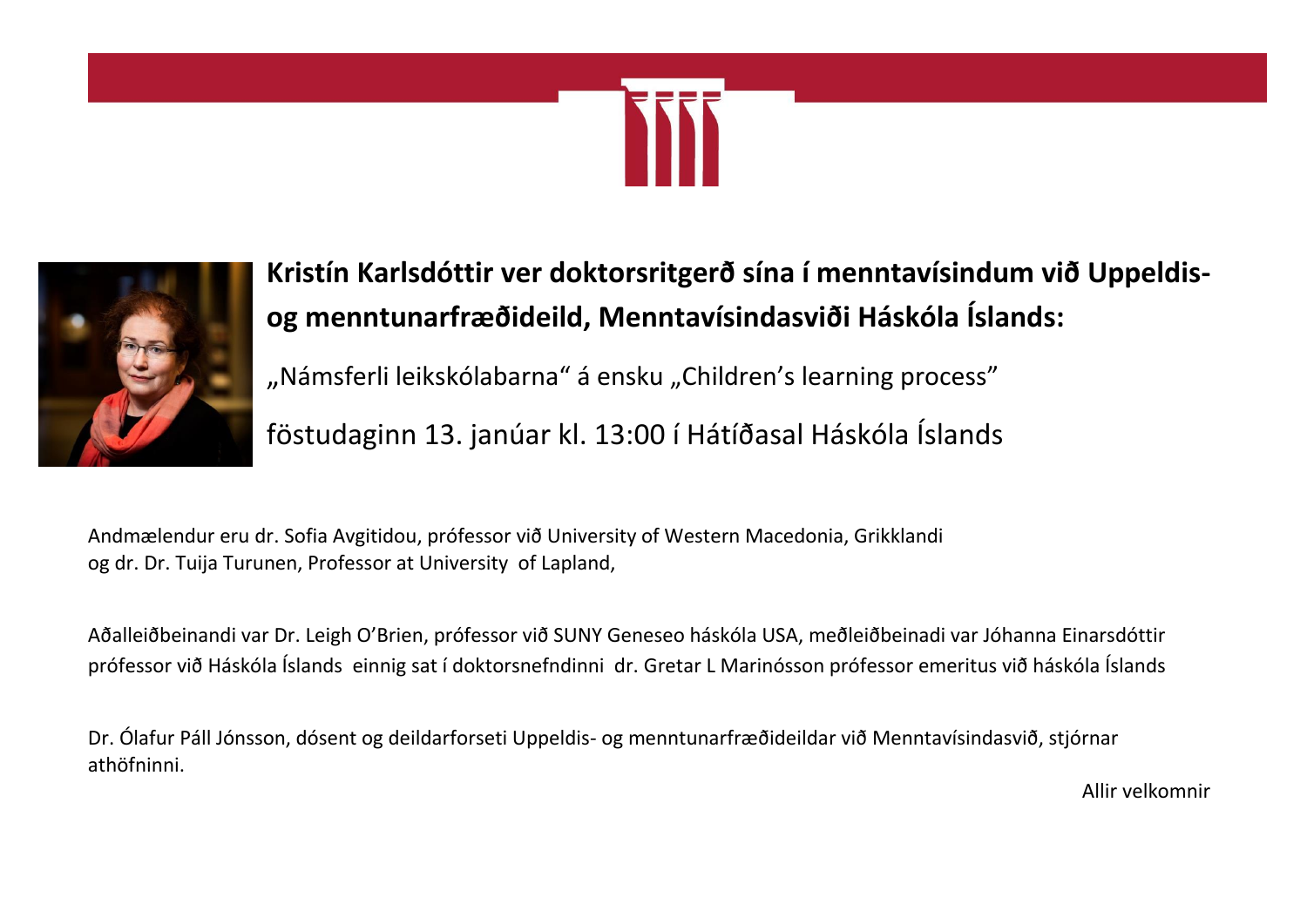Föstudaginn 13. janúar, kl. 13.00 fer fram doktorsvörn frá Uppeldis- og menntunarfræðideild við Menntavísindasvið Háskóla Íslands. Þá ver Kristín Karlsdóttir doktorsritgerð sína. Verkefnið ber heitið "Námsferli leikskólabarna" á ensku "Children´s learning process".

## **Um verkefnið**

Rannsókn þessari er ætlað að varpa ljósi á þátttöku barna í leikskóla. Markmið rannsóknarinnar er tvíþætt: að kanna ýmsa þætti sem hafa áhrif á námsferli ungra barna í tveimur ólíkum leikskólum; og að lýsa því af nákvæmni hvernig börn læra með þátttöku í daglegu lífi leikskóla síns.

Beitt er eigindlegri rannsóknaraðferð og leitað til aðferða þjóðfræði (e. ethnography), til að kanna þátttöku barna í daglegu starfi tveggja leikskóla. Annar skólinn starfar í anda leikskóla í borginni Reggio Emilia á Ítalíu en hinn styðst við íslenska leikskólastefnu, Hjallastefnuna. Byggt er á félagsmenningarkenningu, þar sem lögð er áhersla á mikilvægi félagslegslegra þátta í námi barna, og er rannsóknin jafnframt undir áhrifum "félagsfræði barnæsku" (e. sociology of childhood). Samkvæmt þeim hugmyndum er litið á börn sem virka einstaklinga sem eru hæfir til að beita áhrifamætti (e. agency) sínum þegar þau skapa merkingu í samskiptum við fullorðna og önnur börn. Auk þess er litið svo á að uppeldis- og kennslufræði, leikur og valdatengsl milli leikskólakennara og barna, auk félagamenningu þeirra séu meðal þeirra þátta sem hafi áhrif á námsferli barna. Niðurstöður benda til þess að í leikskólunum tveimur séu valdatengsl í samskiptum leikskólakennara og barna ólík. Þrátt fyrir þennan mun sýna gögnin að þátttaka barnanna (e. participation) og hneigð þeirra til náms (e. learning disposition) sé ótrúlega lík í leikskólunum. Leikskólarnir áttu það sameiginlegt að í barnahópnum fengu börnin næg tækifæri til að taka þátt í leik og samskiptum og finna lausnir í ýmsum aðstæðum, auk þess var í báðum skólum beitt sérstökum aðfeðrum til að hvetja börn til að tjá viðhorf sín. Niðurstöður benda til þess að dagleg reynsla barnanna þar sem þau fá tækifæri til að leika sér í barnahópnum hafi meiri áhrif á nám þeirra en sértækar aðferðir sem tengjast ólíkum skólanámskrám leikskólanna. Nýta má niðurstöðurnar á íslenskum og alþjóðlegum vettvangi í samræðu um það hvernig skóli fyrir fimm ára börn ætti að vera. Draga má þá ályktun af rannsóknarniðurstöðunum að ákjósanlegt sé fyrir þennan aldurshóp að vera í skóla sem sér börnunum fyrir nægum tækifærum til að leika sér og þar sem jafnframt er beitt sérstökum aðferðum til að tryggja börnunum tækifæri til að tjá hugmyndir sínar og skoðanir.

## **About the project**

This study is an enquiry into young children's learning processes as they participate in preschool groups. The aims of the study are two-fold: to explore the multiple factors affecting children's learning processes while participating in two different early childhood curricular contexts; and to give a detailed description of how children are learning in their daily lives. The study uses a qualitative approach influenced by ethnography, to explore children's participation in two preschools, one working in the spirit of Reggio Emilia in Northern-Italy and the other one uses an Icelandic curriculum, the Hjalli approach.

The theories and ideas in this study are framed by sociocultural ideas, and particularly seek support from what has been referred to as the 'sociology of childhood.' According to these views, the focus is on children as competent agents in their lives and their right to be heard. Furthermore, children´s experience within the preschool context is seen not only to be influenced by the pedagogy teachers provide them with but also by peer interactions in the group of children. The results reveal different power balance between teachers and children in the two preschools pedagogies. Despite these differences, the evidence of the